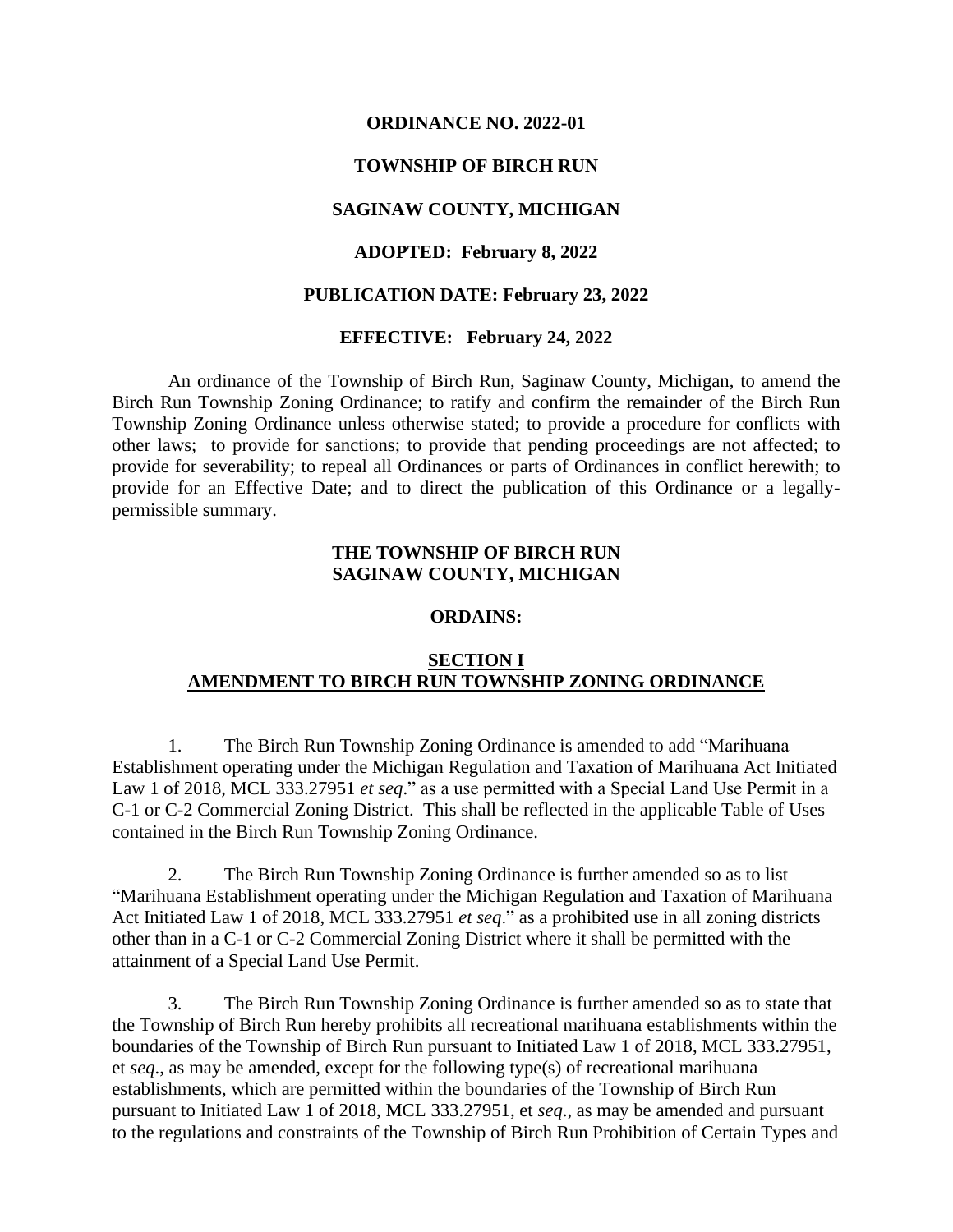Quantities of Recreational Marihuana Establishments Ordinance, the Birch Run Township Zoning Ordinance (as amended), and other applicable local and state law and regulations:

- a. Marihuana retailer, as defined by MCL 333.27953 as amended. Marihuana retailer marihuana establishment is hereby permitted within the boundaries of the Township of Birch Run pursuant to Initiated Law 1 of 2018, MCL 333.27951, et *seq*., as may be amended, subject to all other applicable state and local laws and regulations including but not limited to the Birch Run Township Zoning Ordinance, as amended. The number of Birch Run Township Marihuana licenses for a recreational Marihuana retailer establishment shall be limited to a total of two (2).
- b. Marihuana secure transporter, as defined by MCL 333.27953 as amended. Marihuana secure transporter marihuana establishment is hereby permitted within the boundaries of the Township of Birch Run pursuant to Initiated Law 1 of 2018, MCL 333.27951, et *seq*., as may be amended, subject to all other applicable state and local laws and regulations including but not limited to the Birch Run Township Zoning Ordinance, as amended. The number of Birch Run Township Marihuana licenses for a recreational Marihuana secure transporter establishment shall be limited to a total of four  $(4)$ .

4. Except otherwise stated herein, words used herein in regard to the use or proposed use of recreational marihuana shall have the definitions as provided for in Initiated Law 1 of 2018, MCL 333.27951, *et seq*., as may be amended. The following words shall have the following specific definitions for purposes of this Ordinance:

- a. "Applicant" means a person who applies for a Township operating license or Special Land Use Permit. With respect to disclosures in an application, or for purposes of eligibility for a Township license, the term applicant includes an officer, director, and managerial employee of the applicant and a person who holds any direct or indirect ownership interest in the applicant.
- b. "Day care center" means a facility, other than a private residence, receiving 6 or more preschool or school age children for care for periods of less than 24 hours a day, and where the parents or guardians are not immediately available to the child. Day care center includes a facility which provides care for not less than 2 consecutive weeks, regardless of the number of hours of care per day. The facility is generally described as a child-care center, day care center, day nursery, nursery school, parent cooperative preschool, play group, or drop-in center.
- c. "Marihuana establishment" shall mean a Marihuana Retailer or Marihuana Secure Transporter as defined Initiated Law 1 of 2018, MCL 333.27951, *et seq*., as may be amended.
- d. "Person" means an individual, corporation, limited liability company,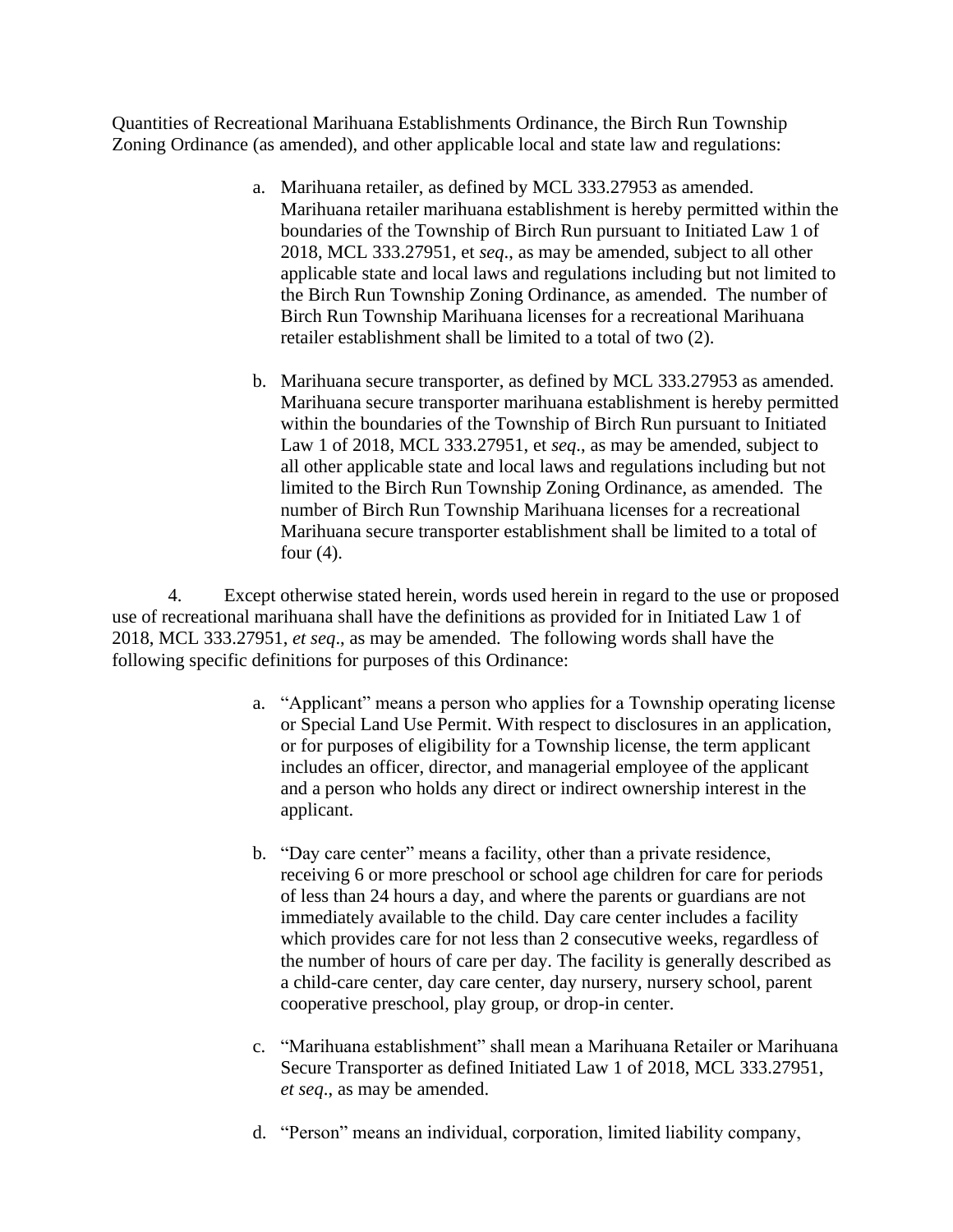partnership, limited partnership, limited liability partnership, limited liability limited partnership, trust, or other legal entity.

- e. "Recreational facility" means any public building or field used for the primary purpose of sports, leisure, or recreation.
- f. "School" means any public or private school meeting all requirements of the compulsory education laws of the state.
- g. "State operating license" or, unless the context requires a different meaning, "State License" means a license that is issued under the MRTMA that allows the licensee to operate as 1 of the following, specified in the license:
	- i. Marihuana Grower.
	- ii. Marihuana Processor.
	- iii. Marihuana Retailer.
	- iv. Marihuana Secure Transporter.
	- v. Marihuana Safety-Compliance Facility.
	- vi. Marihuana Microbusiness.
- h. "Township" means the Birch Run Township.
- i. "Township operating license" or, unless the context requires a different meaning, "Township License" means a license that is issued by the Township under this Ordinance that allows the licensee to operate as 1 of the following, specified in the license:
	- i. Marihuana Grower.
	- ii. Marihuana Processor.
	- iii. Marihuana Retailer.
	- iv. Marihuana Secure Transporter.
	- v. Marihuana Safety-Compliance Facility.
	- vi. Marihuana Microbusiness.
- j. "Township Licensee" means a person holding a valid Township operating license.

5. The Birch Run Township Zoning Ordinance is further amended so as to state the following requirements regarding the attainment of a Special Land Use Permit:

> a. All Recreational Marihuana Facilities are subject to review and approval by the Birch Run Township Planning Commission in accordance with the Birch Run Township Zoning Ordinance.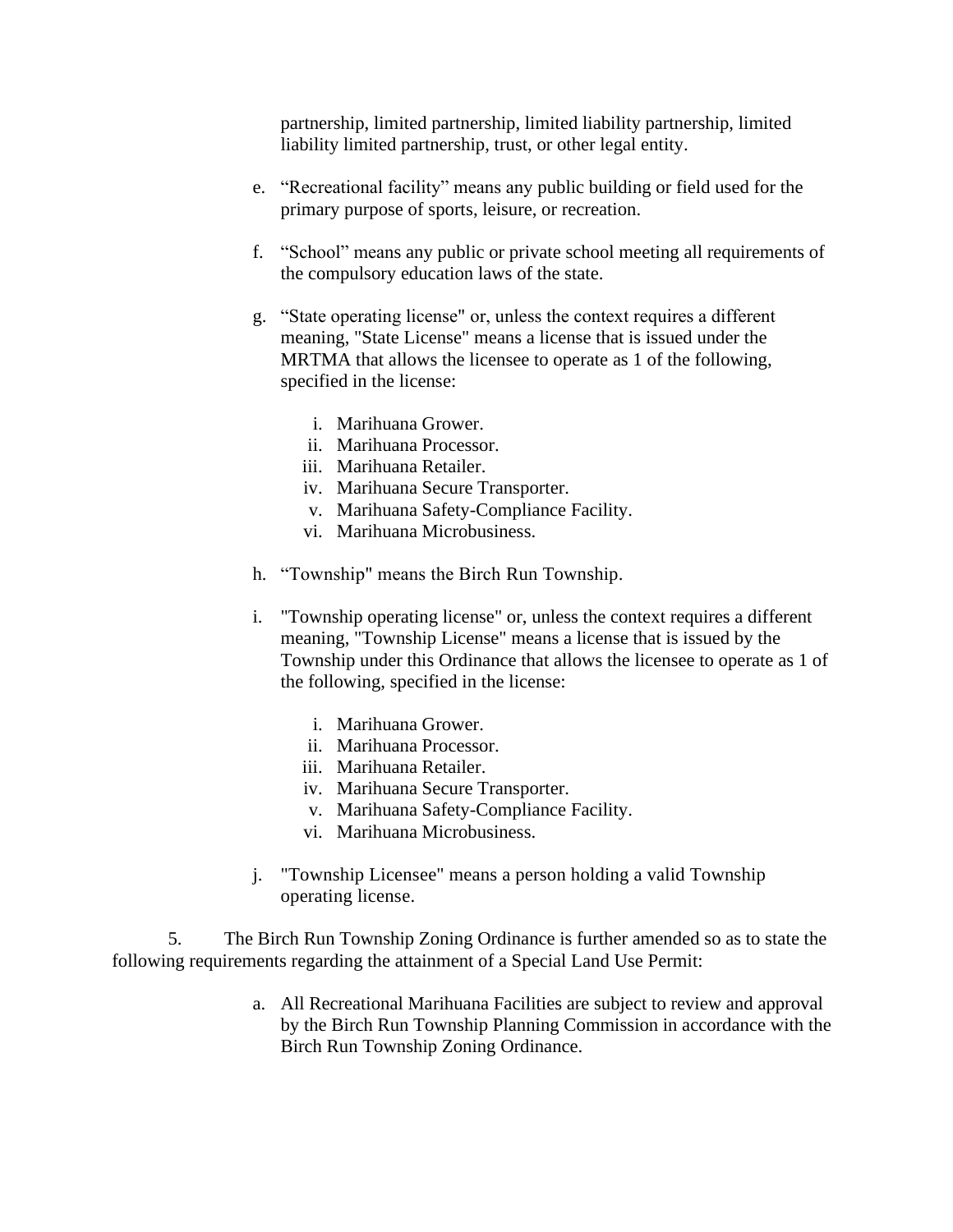- b. Any person or entity that wishes to operate a Marihuana Establishment in the Township shall obtain a Township License and must obtain a State Operating License prior to opening or operating.
- c. The Township shall assess an annual fee in the amount of \$5,000.00 per application to defray the costs incurred by the Township for inspection, administration and enforcement costs associated with the operation of the Marihuana Establishment(s) operating in the Township.
- d. No License issued under this section shall be transferrable unless first approved by Birch Run Township and the State of Michigan.
- e. All Licenses issued under this section shall be renewed annually and subject to annual inspection and renewal fees as set from time to time by the Township by resolution.
- f. The Township may limit the number of Licenses issued under this section and may revise this limit from time to time.
- g. No person or entity that has opened or operated a facility doing business or purporting to do business under any state law, this Ordinance or the MRTMA without first obtaining a License shall be eligible for a License.
- h. A person or entity that receives a License under this Ordinance shall display its License and, when issued, its State Operating License in plain view clearly visible to Township officials and authorized agents of the State of Michigan.
- i. The Birch Run Township Board of Trustees shall be empowered to issue final approval or denial for any Application for a Recreational Marihuana Township Operating License.
- j. The Birch Run Township Planning Commission shall be empowered to issue final approval, denial, or approval with conditions for any Application for a Township Special Land Use Permit where the property that is the subject of the Special Land Use Permit Application will be used in whole or in part for any purpose relating to Recreational Marihuana.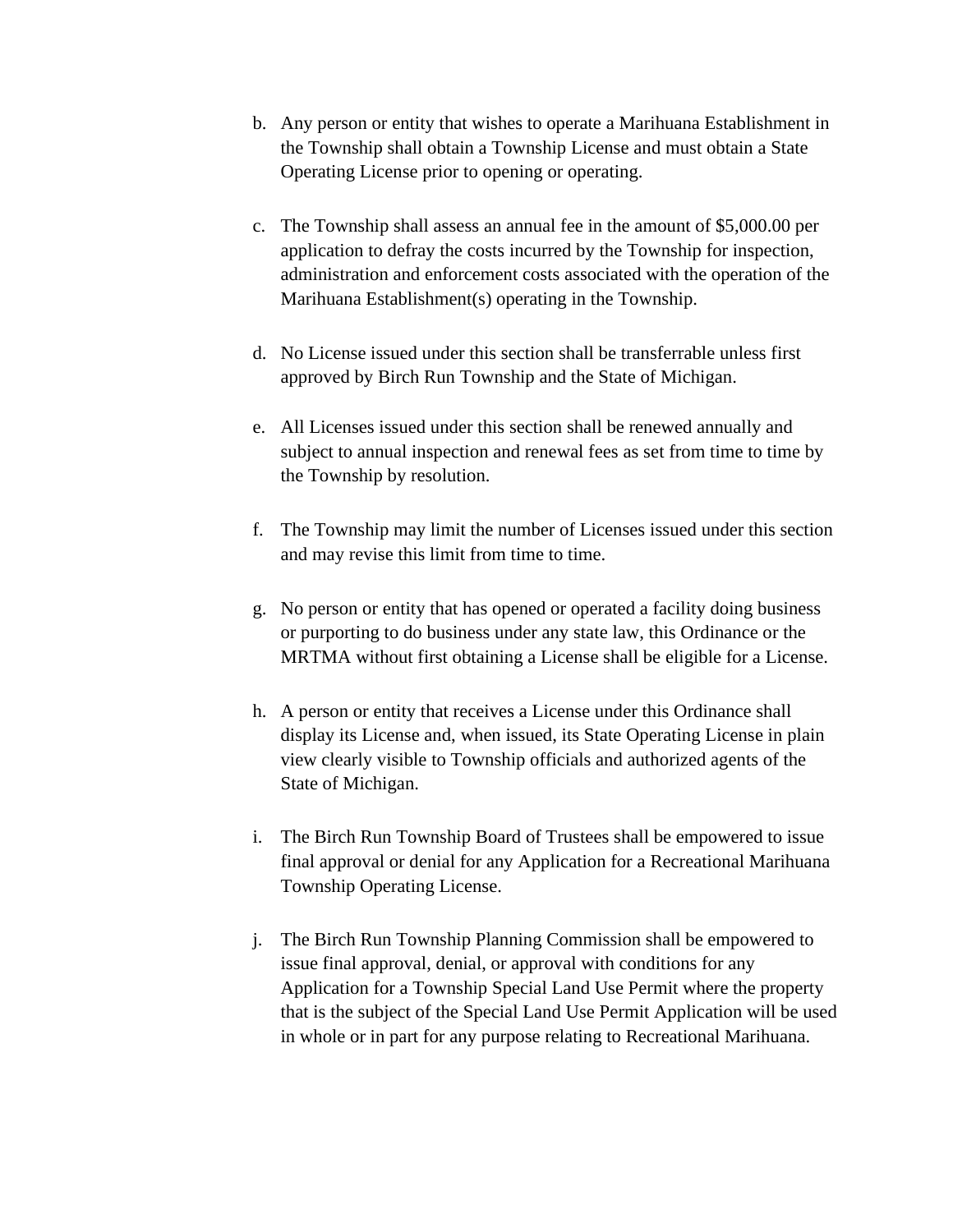6. The Birch Run Township Zoning Ordinance is further amended so as to state the following requirements regarding the location of a marihuana establishment located in Birch Run Township:

- a. All Marihuana Establishments must be located in a C-1 or C-2 Commercial Zoning District.
- b. No Marihuana Establishment shall be located within 1,000 feet from a school, day care center, recreational facility, church, public or private park. The minimum required distance of 1,000 feet shall be measured as the shortest distance between the principal building unit that is occupied by the regulated use to the nearest property line of the protected use. For purposes of this ordinance "School" means any public or private school meeting all requirements of the compulsory education laws of the state.
- c. No Marihuana Establishment shall be located within 500 feet from another Marihuana Establishment. The minimum required distance of 500 feet shall be measured as the shortest distance between the principal building unit that is occupied by the regulated use to the nearest property line of the protected use.
- d. The Applicant location shall meet all applicable written and duly promulgated standards of the Township and, prior to opening, shall demonstrate to the Township that it meets the rules and regulations promulgated by the State of Michigan.
- e. The Applicant's location shall conform to all standards of the zoning district in which it is located.
- f. No person shall reside or permit any person to reside in or on the premises of a recreational marihuana facility.

7. The Birch Run Township Zoning Ordinance is further amended so as to state the following requirements regarding the operation of a marihuana establishment located in Birch Run Township:

> a. A Recreational Marihuana Establishment operating in the Township shall at all times comply with the operational requirements described herein, which the Township may review and amend from time to time as it determines reasonable.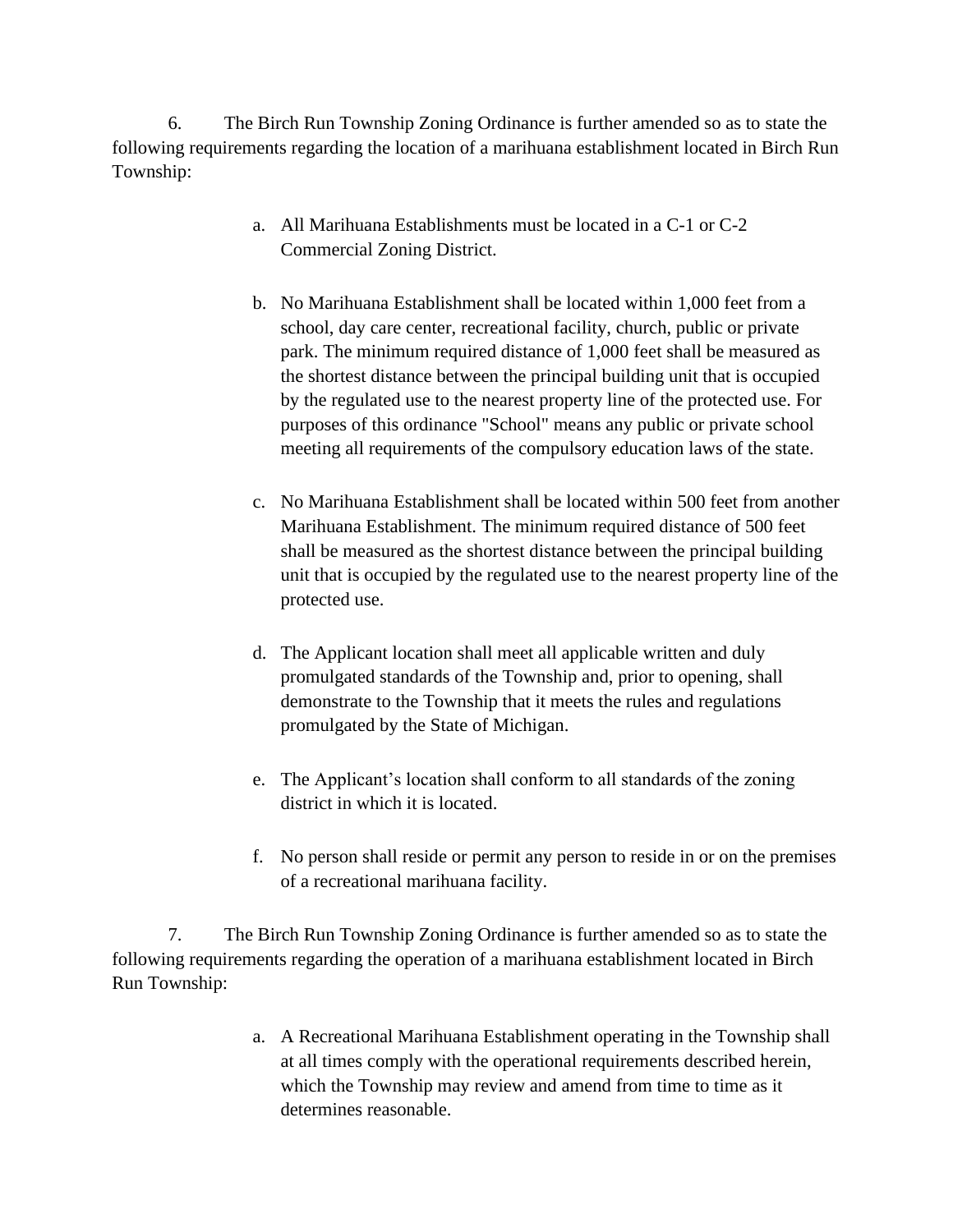- b. Scope of Operation. Recreational Marihuana Establishments shall comply with all respective codes of the local zoning, building, and health departments. The Marihuana Establishment must hold a valid License and State Operating License for the type of Recreational Marihuana Establishment intended to be carried out on the property. All Recreational Marihuana Establishments shall comply with all applicable state laws.
- c. Security. License Holders shall at all times maintain a security system that includes the following:
	- i. Security surveillance cameras installed to monitor all entrances, along with the interior and exterior of the property.
	- ii. Robbery and burglary alarm systems which are monitored and operated 24 hours per day.
- d. All Recreational Marihuana in whatever form stored at the property shall be kept in a secure manner and shall not be visible from outside the property.
- e. Operating Hours. No Recreational Marihuana Establishment shall operate between the hours of 9:00 p.m. and 9:00 a.m. on any Monday, Tuesday, Wednesday, Thursday, Friday, or Saturday. No retailer shall operate between the hours of 9:00 p.m. and 11:00 a.m. on any Sunday.
- f. Sign Restrictions. It shall be prohibited for any Recreational Marihuana Establishment to display any signs that are inconsistent with local laws, regulations, or any other applicable laws. No pictures, photographs, drawings or other depictions of Recreational Marihuana shall appear on the outside of any property nor be visible outside the property. The words "Marihuana," "Cannabis" and any other words used or intended to convey the presence or availability of Marihuana shall not appear on the outside of the Licensed Premises nor be visible outside of the Licensed Premises on the property.
- g. Use of Marihuana. The sale, consumption or use of alcohol or tobacco products on the Licensed Premises is prohibited. Smoking or consumption of controlled substances, including Recreational Marihuana, on the Licensed Premises is prohibited.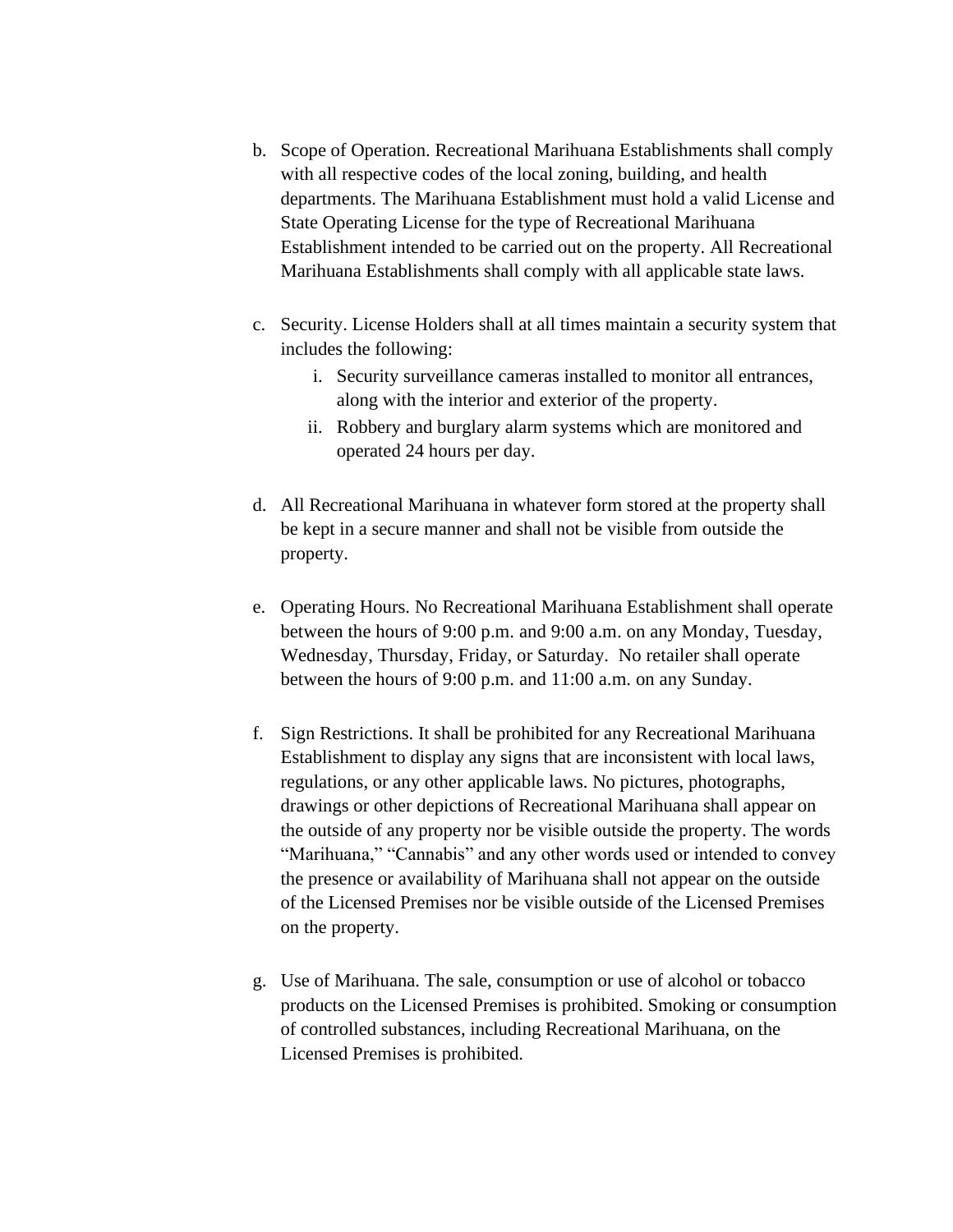- h. Disposal. The disposal of Recreational Marihuana shall be accomplished in a manner that prevents its acquisition by any person who may not lawfully possess it.
- i. All Recreational Marihuana delivered to a customer shall be packaged and labeled as provided by applicable laws and Ordinances.
- j. Additional Conditions. The Planning Commission may impose such reasonable terms and conditions on a Recreational Marihuana Establishment's special use as may be necessary to protect the public health, safety, and welfare, and to obtain compliance with the requirements of this Ordinance and applicable law.

8. The Birch Run Township Zoning Ordinance is further amended so as to state the following requirements regarding the application of a marihuana establishment located in Birch Run Township:

- a. An Application for a License for a Recreational Marihuana Establishment and/or a Special Land Use Permit for a Recreational Marihuana Establishment shall be submitted to the Township Clerk, and shall contain the following information:
	- i. The name, address, and phone number of the proposed Applicant and the proposed Marihuana Establishment.
	- ii. The names, addresses, and phone numbers for all owners, directors, officers, and managers of the Applicant and the Marihuana Establishment.
	- iii. If the disclosed entity is a trust, the application shall disclose the names and addresses of the beneficiaries; if a corporation, the names and addresses of all shareholders, officers, and directors; if a partnership or limited liability partnership, the names and addresses of all partners; if a limited partnership or limited liability limited partnership, the names of all partners, both general and limited; or if a limited liability company, the names and addresses of all members and managers.
	- iv. The appropriate non-refundable application fee and the nonrefundable licensing fee in the amount determined by the Township.
	- v. The address of the proposed Recreational Marihuana Establishment, proof of ownership of the proposed location where the Recreational Marihuana Establishment is to be operated or a copy of the lease for the premises or a copy of a fully-executed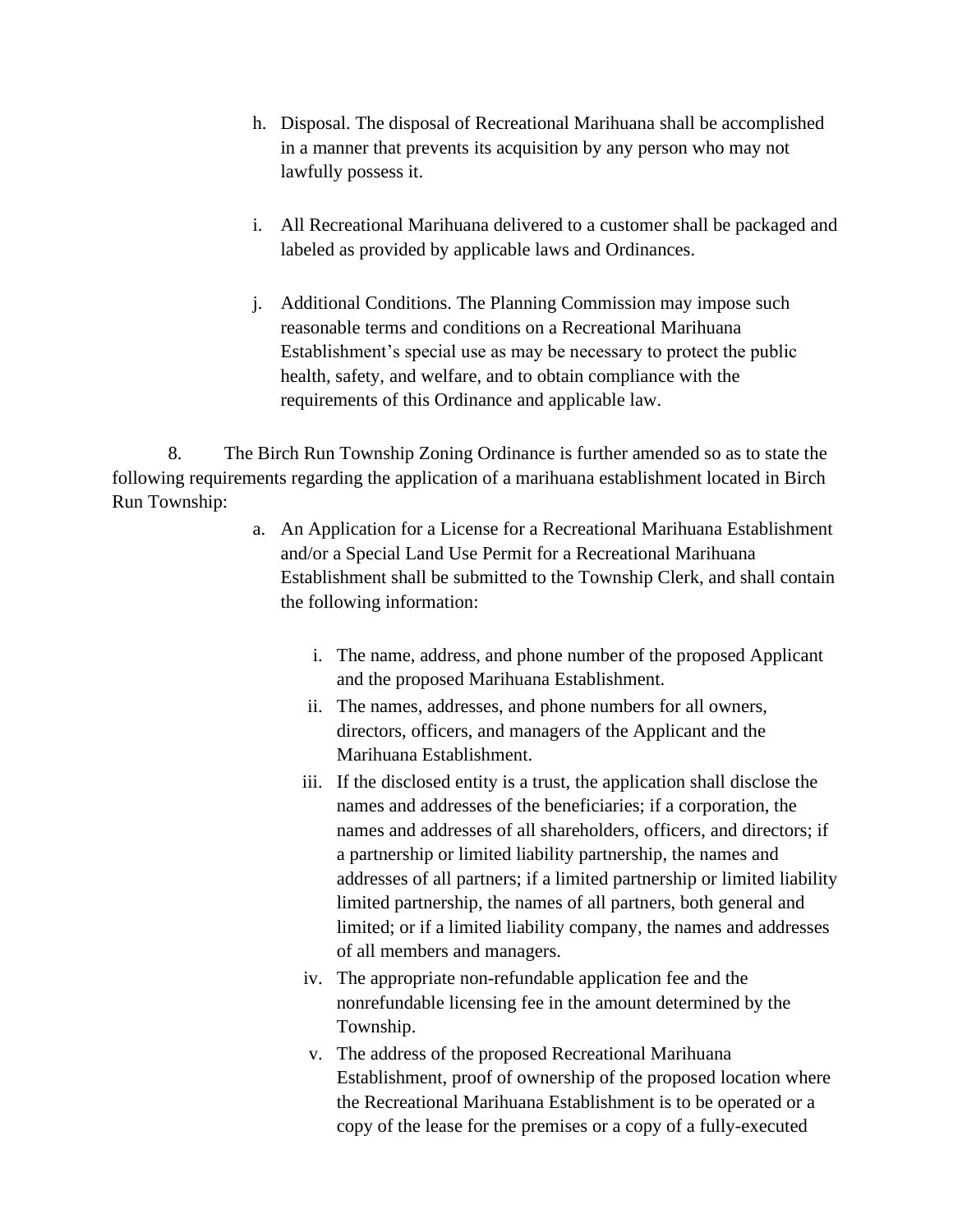Purchase Agreement listing the Applicant as the buyer of the proposed location where the Recreational Marihuana Establishment is to be operated, indicating use of the premises in a manner requiring licensure under this Ordinance, and any additional contact information deemed necessary and requested by the Township.

- vi. Proof of an adequate premise liability and casualty insurance policy in a minimum amount to be determined by the Township Board. This minimum amount may be adjusted from time to time as the Township Board finds appropriate.
- vii. Any other information required by the MRTMA or this Ordinance or deemed by the Township to be required for consideration of a License.
- viii. The Township Board and/or Township Planning Commission shall not consider an incomplete application but shall, within a reasonable time, return the application to the applicant with notification of the deficiency and instructions for submitting a corrected application.
- b. Renewal. The same requirements that apply to all new Applications for a License apply to all renewal applications. Renewal applications shall require Township approval and shall be submitted to and received by the Clerk prior to expiration of the License.
- c. Upon approval of a Special Use Permit for any Establishment contemplated herein, the Planning Commission shall transmit their action to the Township Board. The Township Board shall, upon receipt of a complete Operating License Application and approval by the Planning Commission along with all required fees, approve or deny the Operating License Application within one-hundred-twenty (120) days of receipt of the complete License Application and approval by the Planning Commission along with all required fees, or within one-hundred-fifty (150) days if the location of the Licensed Premises is proposed to be amended. The processing time may be extended upon written notice by the Township for good cause, and any failure to meet the required processing time shall not result in the automatic granting of the Operating License. Any denial must be in writing and must state the reason(s) for denial. Any final denial of an Operating License may be appealed to a court of competent jurisdiction; provided that, the pendency of an appeal shall not stay or extend the expiration of any Operating License. The Township has no obligation to process or approve any incomplete SLUP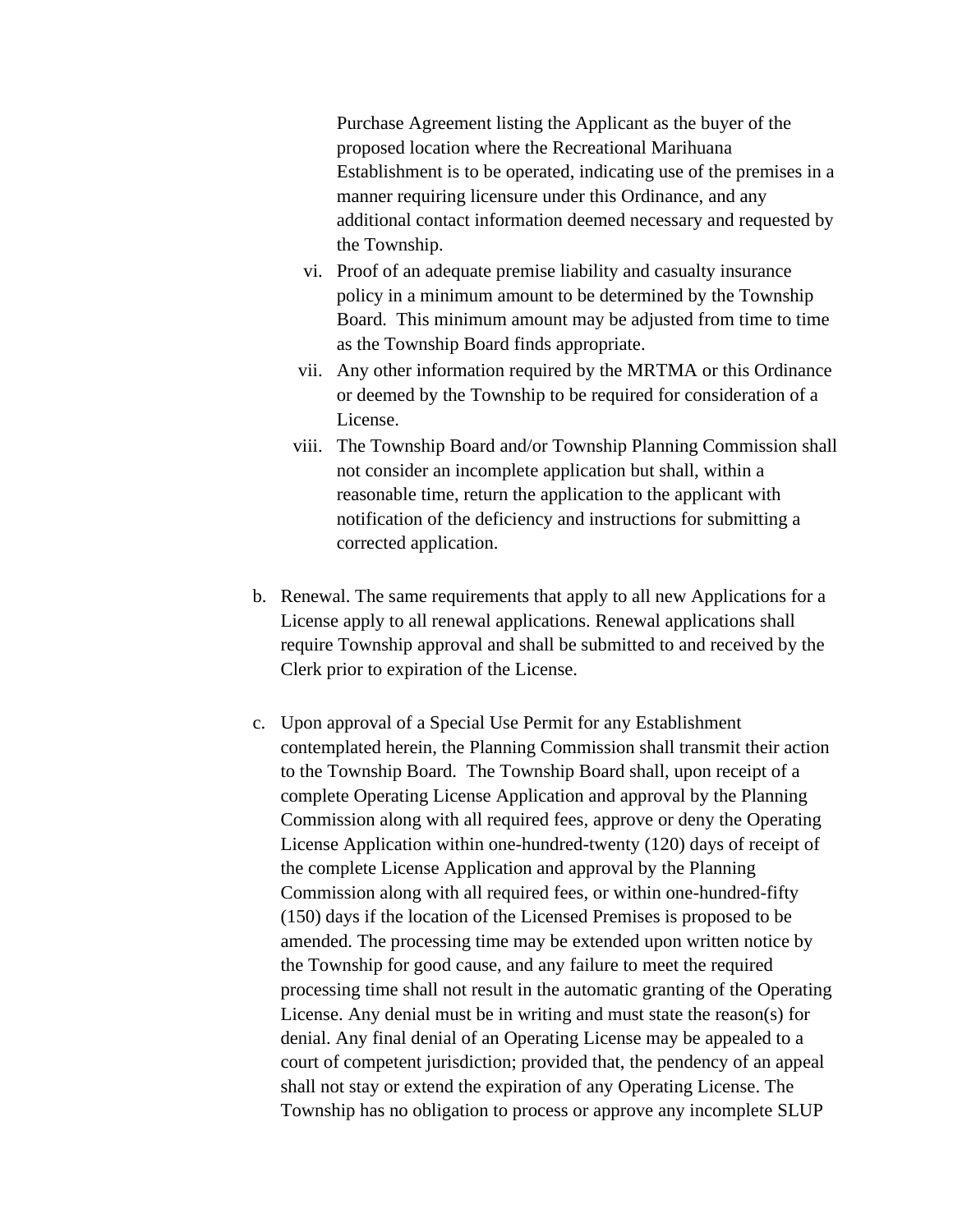Application or Operating License Application, and any times provided under this Ordinance shall not begin to run until the Township receives a complete SLUP Application/Operating License Application, as determined by the Township Board. A determination of a complete SLUP Application/Operating License Application shall not prohibit the Township from requiring supplemental information.

- d. The Birch Run Township Board of Trustees shall be empowered to issue final approval or denial for any Application for a Recreational Marihuana Township Operating License.
- e. The Birch Run Township Planning Commission shall be empowered to issue final approval, denial, or approval with conditions for any Application for a Township Special Land Use Permit where the property that is the subject of the Special Land Use Permit Application will be used in whole or in part for any purpose relating to Recreational Marihuana.

## **SECTION II RATIFICATION AND CONFIRMATION OF REMAINDER OF BIRCH RUN TOWNSHIP ZONING ORDINANCE**

Except as otherwise stated herein, the remainder of the Birch Run Township Zoning Ordinance is hereby confirmed and ratified.

### **SECTION III CONFLICTS WITH OTHER LAWS OR REGULATIONS**

If any provision of this Ordinance differs from a provision of any other applicable law, ordinance, rule, or regulation, both the provision of this Ordinance and the differing provision shall apply if possible. If the two (2) provisions are in conflict, then the provision establishing the higher or stricter standard shall apply.

## **SECTION IV PENDING PROCEEDINGS NOT AFFECTED.**

Nothing in this ordinance shall be construed to affect any suit or proceeding impending in any court, or any rights acquired, or liability incurred, or any cause or causes of action acquired or existing, under any act or ordinance hereby repealed; nor shall any just or legal right or remedy of any character be lost, impaired or affected by this ordinance.

# **SECTION V SEVERABILITY**

Should any section, clause or provision of this Ordinance be declared to be invalid by a court of competent jurisdiction, the same shall not affect the validity of the Ordinance as a whole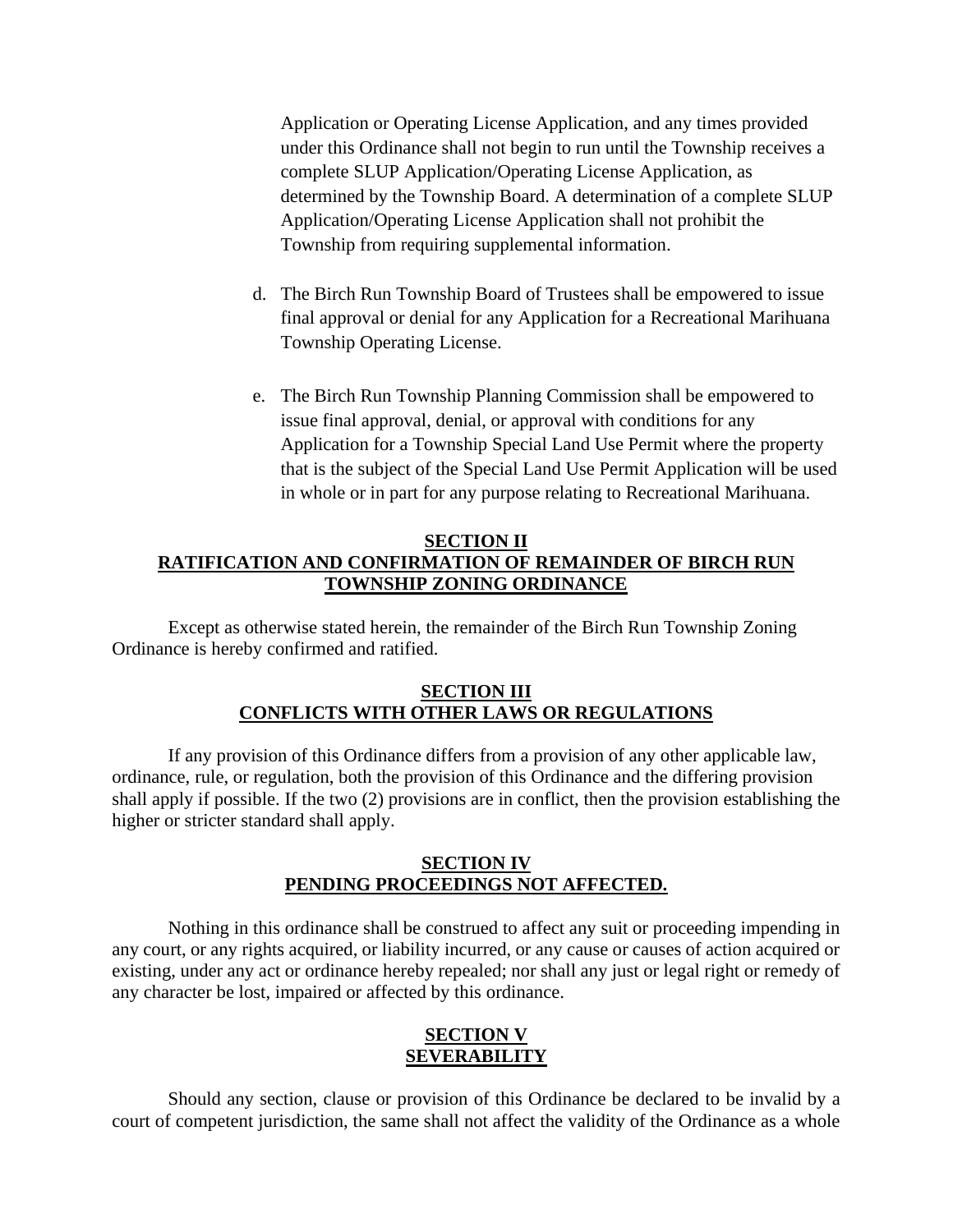or any other part thereof other than the parts so declared to be invalid. The Birch Run Township Board of Trustees hereby declares that it would have enacted this Ordinance even without whatever provision may be declared invalid by a court of competent jurisdiction.

### **SECTION VI REPEAL OF CONFLICTING ORDINANCES**

All Ordinances or parts of Ordinances in conflict herewith are hereby repealed.

### **SECTION VII EFFECTIVE DATE**

This Ordinance and the rules, regulations, provisions, requirements, orders, and matters established and adopted hereby shall take effect on February 24, 2022, following publication as required by law following adoption by the Township Board.

## **SECTION VIII TOWNSHIP PUBLICATION**

The Township Clerk is hereby ordered and directed to cause a Notice of Ordinance adoption to be published in a newspaper of general circulation within Birch Run Township.

This Ordinance is hereby declared to have been adopted by the Birch Run Township Board of Trustees, County of Saginaw, State of Michigan, at a regular meeting held on the 8th day of February 2022 and ordered to be given publication in the manner prescribed by law.

> \_\_\_\_\_\_\_\_\_\_\_\_\_\_\_\_\_\_\_\_\_\_\_\_ Ray Letterman, Supervisor

> \_\_\_\_\_\_\_\_\_\_\_\_\_\_\_\_\_\_\_\_\_\_\_\_ Riley Kiessling, Clerk

Date of Publication: February 23, 2022.

Newspaper: Birch Run/Bridgeport Herald

*\*\*\*The Township Clerk's Certification is contained on the following page\*\*\* \*\*\*The balance of this page is intentionally left blank\*\*\**